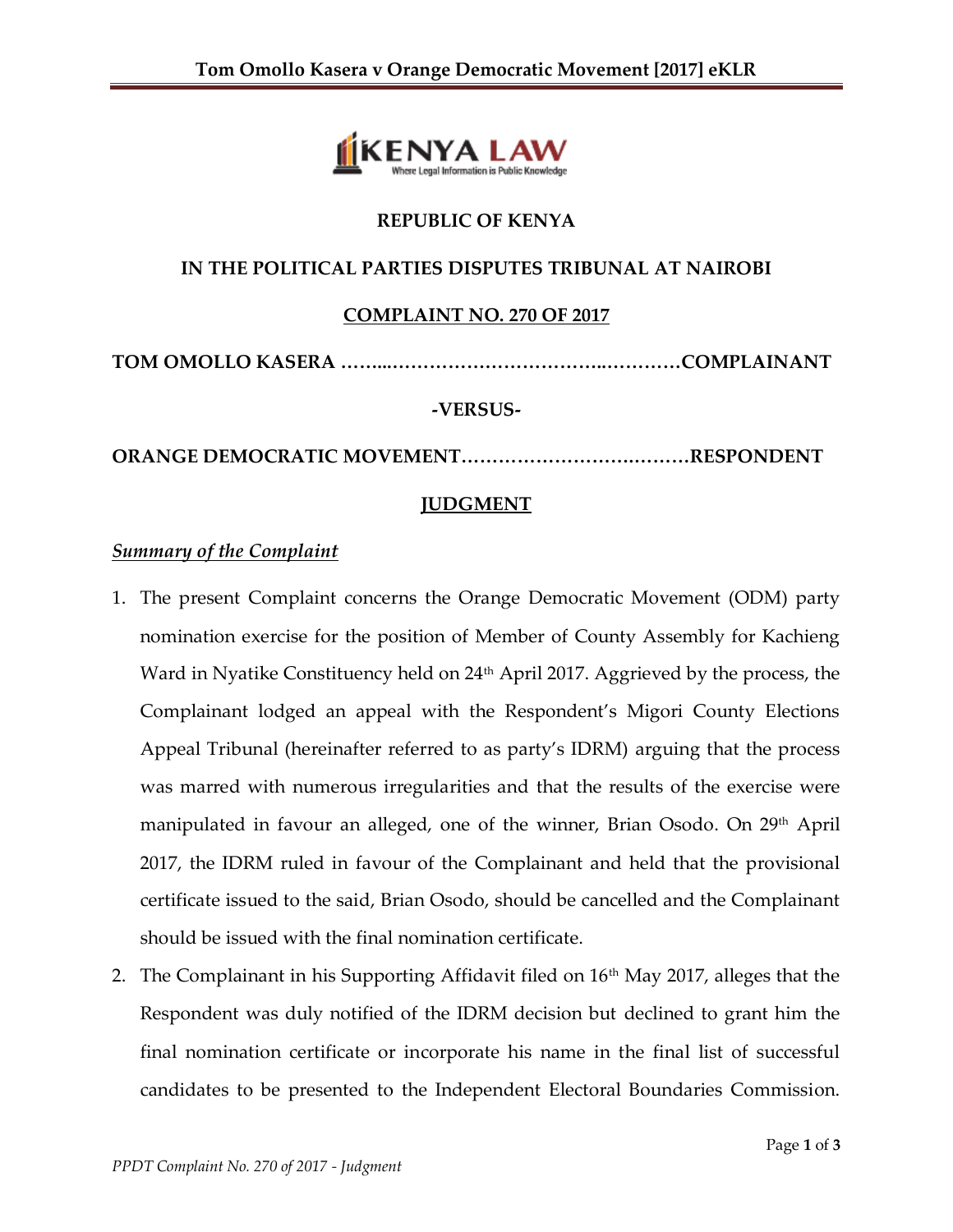The Complainant is now before this Tribunal seeking redress. He wants the Respondent to comply with its own party processes and structures that have been put in place to determine rightful ticket holders.

#### *Analysis and Determination*

- 3. It is clear that the sole issue for determination, is *whether or not the nomination certificate should be issued to the Complainant*.
- 4. We have perused the IDRM decision delivered on 29th April 2017 which considered the Complainant's allegations of electoral malpractices which included few ballot papers at the polling station, pre-marked ballot papers, exclusion of results from three polling stations and manipulation of the final election results to favour one aspirant. The IDRM found that the alleged winner, Brian Osodo, was not legally and procedurally elected. The circumstances before the IDRM led it to determine that the nomination certificate issued to the said Brian Osodo should be cancelled and instead, issue a final one to the Complainant.
- 5. The Respondent was duly served but chose not to defend their position. As such. the Complainant's averments remain uncontroverted.
- 6. In addition, we note from the evidence before us, that no appeal was lodged against the IDRM decision and it would thus appear that the party process concluded in favour of the Complainant.
- 7. The party, through its organ (the IDRM) has already determined that the Complainant need be issued with the final nomination certificate.

### *Orders*

The Amended Statement of Claim dated 17th May 2017 has merit. We find it appropriate to make the following orders:

a) The Respondent be and is hereby ordered to issue to the Complainant the final certificate of nomination as the Respondent's nominee for the position of Member